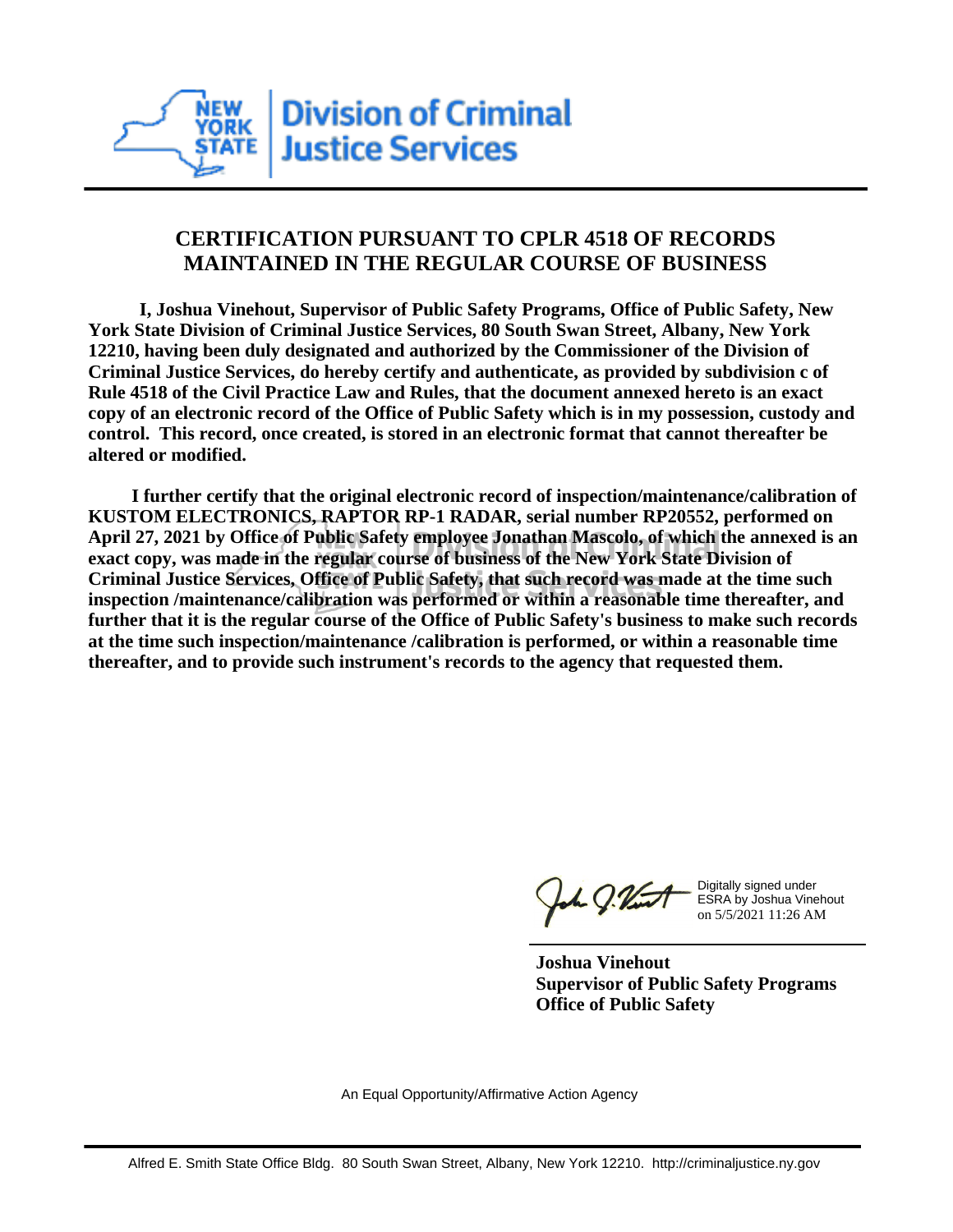## **RADAR RECORD OF INSPECTION / MAINTENANCE / CALIBRATION**

## **Name of Submitting Agency: Wayne County Sheriff`s Office Manufacturer: KUSTOM ELECTRONICS Model: RAPTOR RP-1 Date: April 27, 2021 Serial Number: RP20552**

 **I hereby certify that KUSTOM ELECTRONICS RADAR, model RAPTOR RP-1, serial number RP20552/ / RK27610 / / RK27609, has been calibrated using standards whose accuracies are established by the National Bureau of Standards, or have been derived by the ratio type of self calibration techniques. Calibration has been effected by controlled tests performed on the date indicated above.**

| <b>Test No</b> | <b>Internal Standard</b>                   | <b>Test Result</b> |
|----------------|--------------------------------------------|--------------------|
|                | <b>PAS MPH</b>                             | <b>PAS MPH</b>     |
| <b>Test No</b> | <b>Certification Standard (Stationary)</b> | <b>Test Result</b> |
|                | 65 MPH                                     | 65 MPH             |
|                | 35 MPH<br>YORK                             | 35 MPH             |
| <b>Test No</b> | <b>Certification Standard (Moving)</b>     | <b>Test Result</b> |
|                | 65 MPH                                     | <b>30 MPH</b>      |
|                | 35 MPH                                     |                    |

**Turning Fork Certification / Date of Certification: April 27, 2021**

| <b>Serial Number</b> | <b>Frequency</b> | <b>Test Result</b> |
|----------------------|------------------|--------------------|
| 16785                |                  | 65 MPH             |

**The above stated tuning fork has been tested and found to oscillate at 4734 Hertz. It will cause a calibration signal of 65 MPH when used with a Doppler traffic radar operating at 34,700 Mhz.**

| <b>Serial Number</b> | Frequency | <b>Test Result</b> |
|----------------------|-----------|--------------------|
| 50250                | 2545 HZ   | 35 MPH             |

**The above stated tuning fork has been tested and found to oscillate at 2545 Hertz. It will cause a calibration signal of 35 MPH when used with a Doppler traffic radar operating at 34,700 Mhz.**

 **I further certify that the entries made in these records were made at the time that the inspection /maintenance/calibration of the above identified RADAR was performed, or within a reasonable time thereafter.**

 *page 1 of 2* 

Digitally signed under ESRA by Jonathan Mascolo on 4/27/2021 2:18 PM

**Jonathan Mascolo Highway Safety Equipment Technician Office of Public Safety**

**\_\_\_\_\_\_\_\_\_\_\_\_\_\_\_\_\_\_\_\_\_\_\_\_\_\_\_\_\_\_\_\_\_\_\_\_\_**